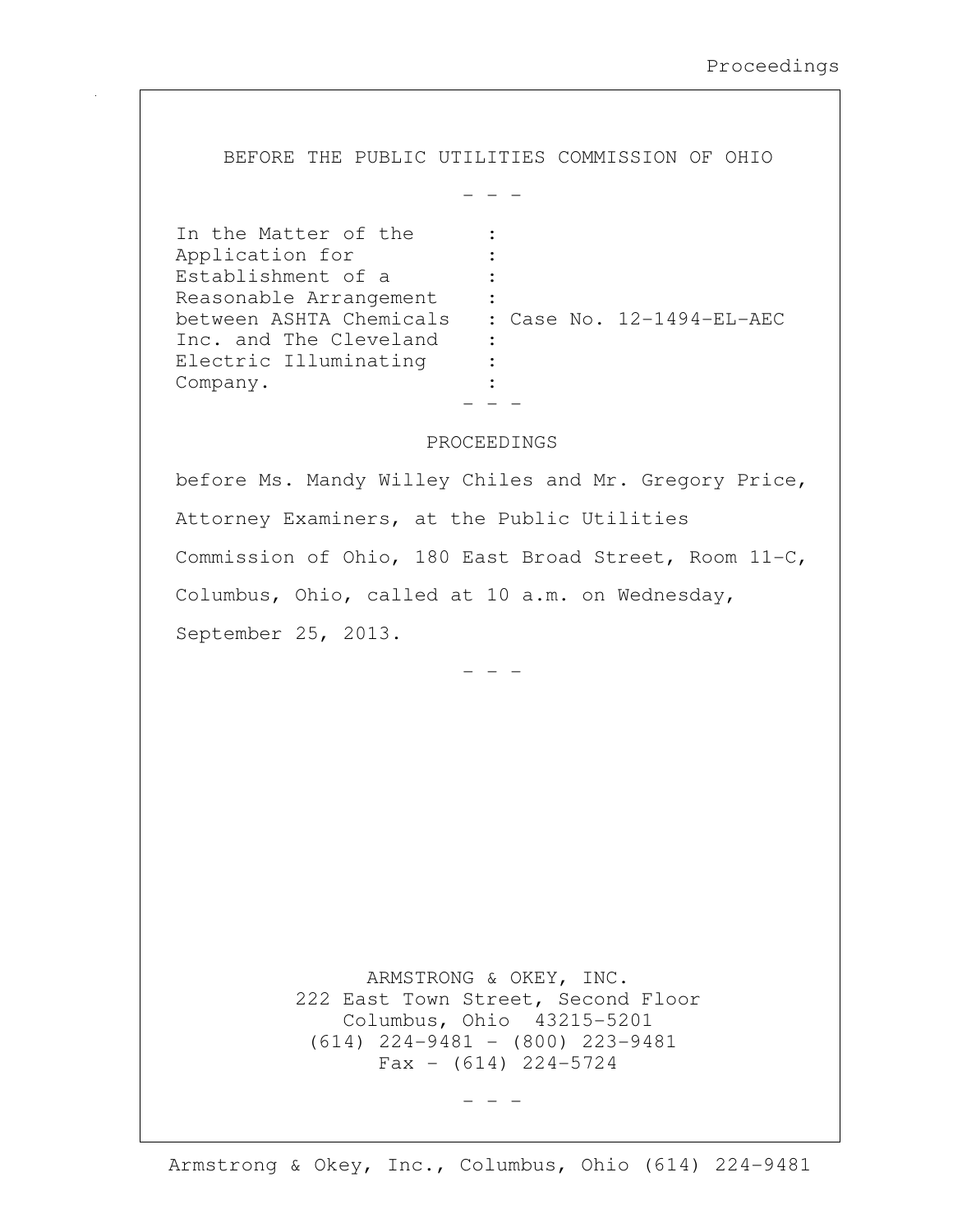2

| 1  | APPEARANCES:                                                                     |
|----|----------------------------------------------------------------------------------|
| 2  | McNees, Wallace & Nurick, LLC                                                    |
| 3  | By Mr. Scott E. Elisar<br>Fifth Third Center, Suite 1700<br>21 East State Street |
| 4  | Columbus, Ohio 43215-4228                                                        |
| 5  | On behalf of the ASHTA Chemicals Inc.                                            |
| 6  | FirstEnergy Corp.<br>By Mr. James W. Burk                                        |
| 7  | 76 South Main Street<br>Akron, Ohio 44308                                        |
| 8  | On behalf of The Cleveland Electric                                              |
| 9  | Illuminating Company.                                                            |
| 10 | Mike DeWine, Ohio Attorney General                                               |
| 11 | By Mr. William L. Wright, Section Chief<br>Public Utilities Section              |
| 12 | Mr. Thomas W. McNamee, Principal Attorney<br>180 East Broad Street, 6th Floor    |
| 13 | Columbus, Ohio 43215                                                             |
| 14 | On behalf of the Staff of the PUCO.                                              |
| 15 |                                                                                  |
| 16 |                                                                                  |
| 17 |                                                                                  |
| 18 |                                                                                  |
| 19 |                                                                                  |
| 20 |                                                                                  |
| 21 |                                                                                  |
| 22 |                                                                                  |
| 23 |                                                                                  |
| 24 |                                                                                  |
| 25 |                                                                                  |
|    |                                                                                  |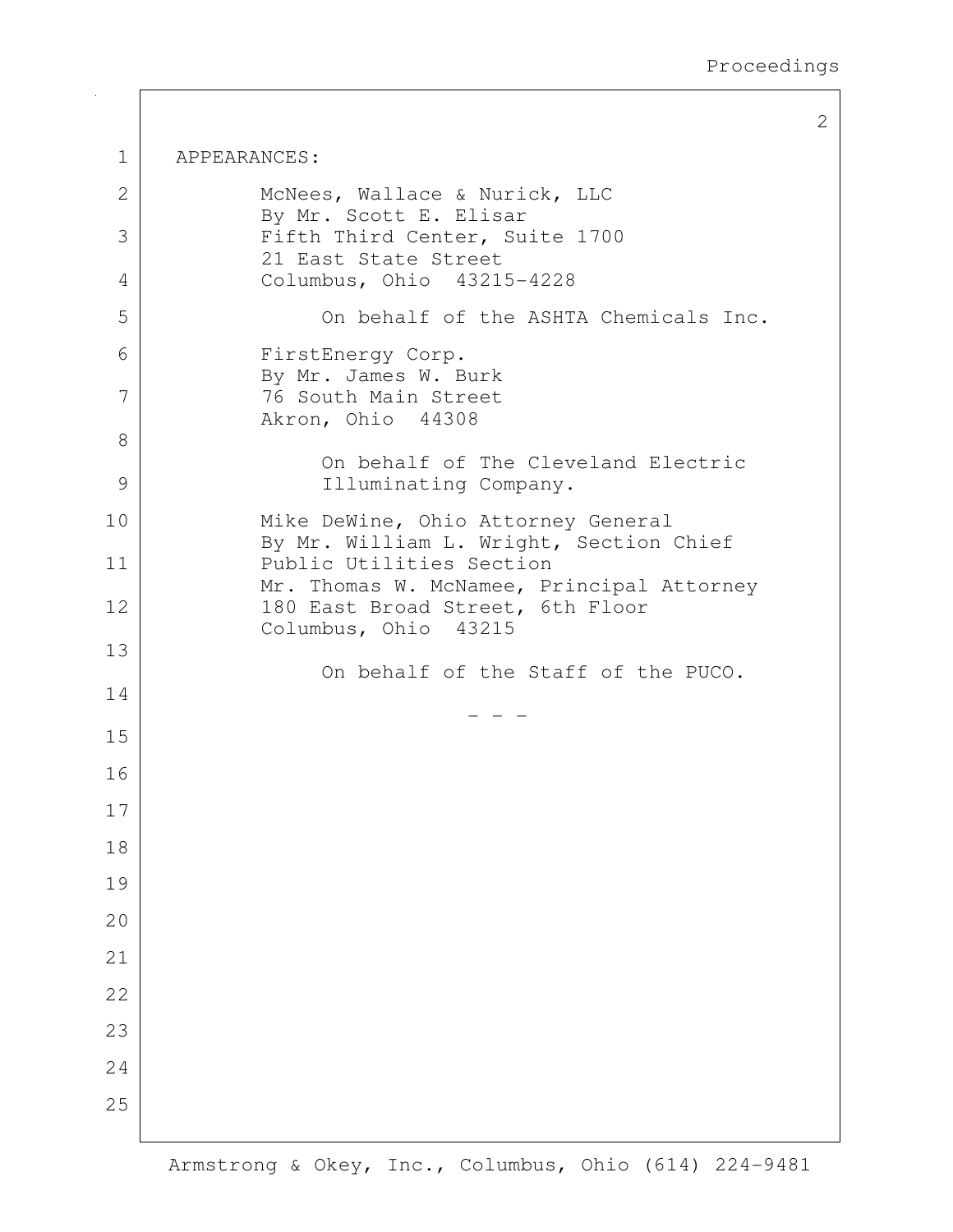|                |                                                                      | 3                   |
|----------------|----------------------------------------------------------------------|---------------------|
| $\mathbf 1$    | INDEX                                                                |                     |
| $\mathbf{2}$   |                                                                      |                     |
| 3              | Witness                                                              | Page                |
| $\overline{4}$ | Kevin Murray                                                         | 5                   |
| 5              | Direct Examination by Mr. Elisar<br>Cross-Examination by Mr. McNamee | 10                  |
| 6              |                                                                      |                     |
| 7              | Exhibit                                                              | Identified Admitted |
| $8\,$          | Joint Stipulation and<br>$\mathbf 1$<br>Recommendation               | 11<br>6             |
| $\mathcal{G}$  |                                                                      |                     |
| 10             | 1A Confidential Joint Stipulation<br>and Recommendation              | 6<br>11             |
| 11             |                                                                      |                     |
| 12             |                                                                      |                     |
| 13             |                                                                      |                     |
| 14             |                                                                      |                     |
| 15             |                                                                      |                     |
| 16             |                                                                      |                     |
| $17\,$         |                                                                      |                     |
| $18\,$         |                                                                      |                     |
| 19             |                                                                      |                     |
| 20             |                                                                      |                     |
| 21             |                                                                      |                     |
| 22             |                                                                      |                     |
| 23             |                                                                      |                     |
| 24             |                                                                      |                     |
| 25             |                                                                      |                     |
|                |                                                                      |                     |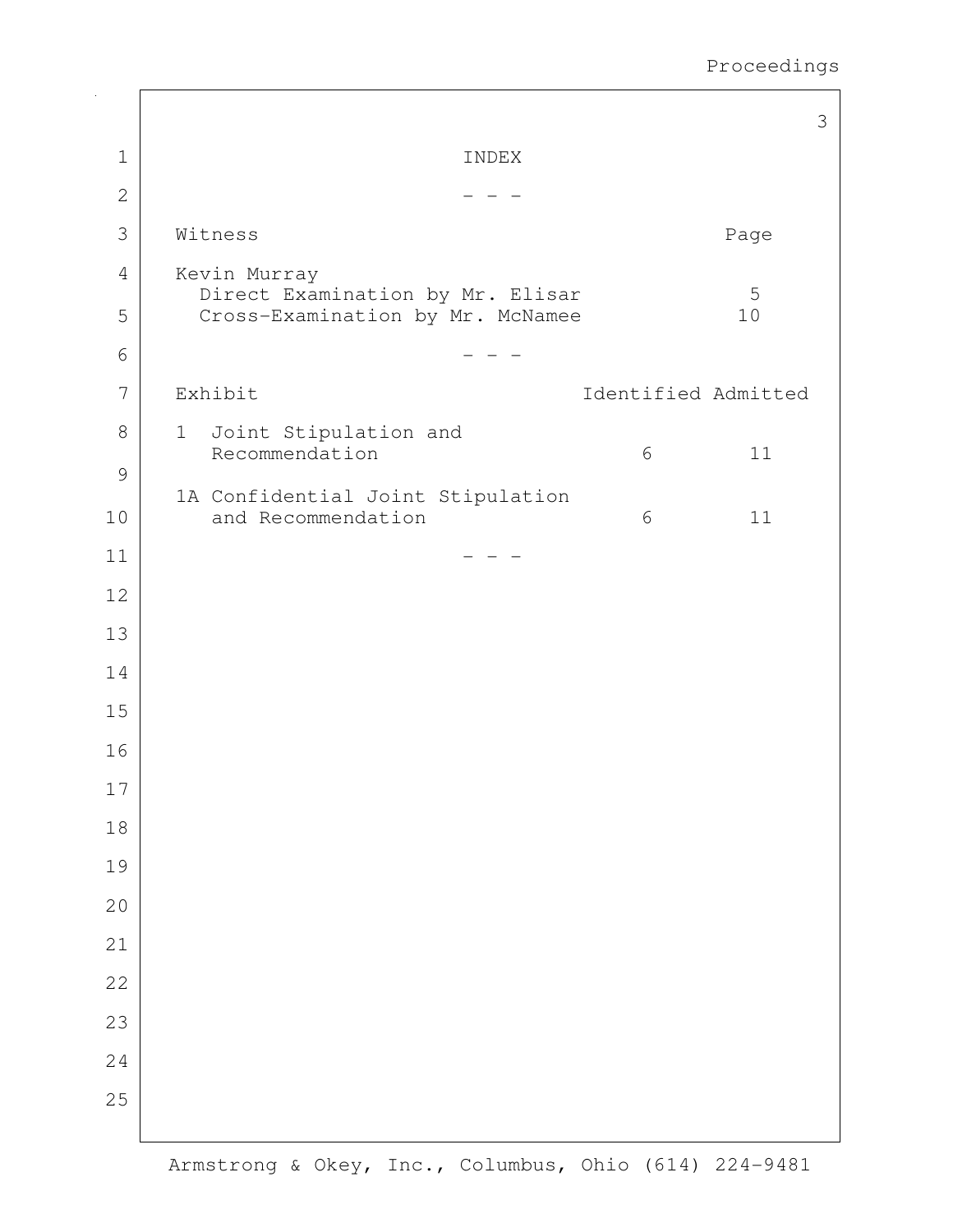4 1 Wednesday Morning Session, 2 September 25, 2013.  $3$   $-$  - -4 EXAMINER CHILES: Okay. Let's go ahead 5 and go on the record. The Public Utilities 6 Commission of Ohio has called for hearing at this 7 time and place Case No. 12-1494-EL-AEC being in the 8 | Matter of the Application for Establishment of a 9 Reasonable Arrangement between ASHTA Chemicals 10 | Incorporated and The Cleveland Electric Illuminating 11 Company. 12 | My name is Mandy Willey Chiles and with 13 | me is Gregory Price and we are the Attorney Examiners 14 assigned by the Commission to hear this case. 15 Let's begin by taking appearances of the 16 parties. On behalf of ASHTA. 17 MR. ELISAR: Yes, your Honor, Scott 18 | Elisar on behalf of ASHTA Chemicals, McNees, Wallace 19 | & Nurick, 21 East State Street, 17th Floor, Columbus, 20 Ohio 43215. 21 EXAMINER CHILES: Thank you. 22 MR. BURK: On behalf of The Cleveland 23 | Electric Illuminating Company, James W. Burk, 76 24 South Main Street, Akron, Ohio 44308. 25 | EXAMINER CHILES: Thank you.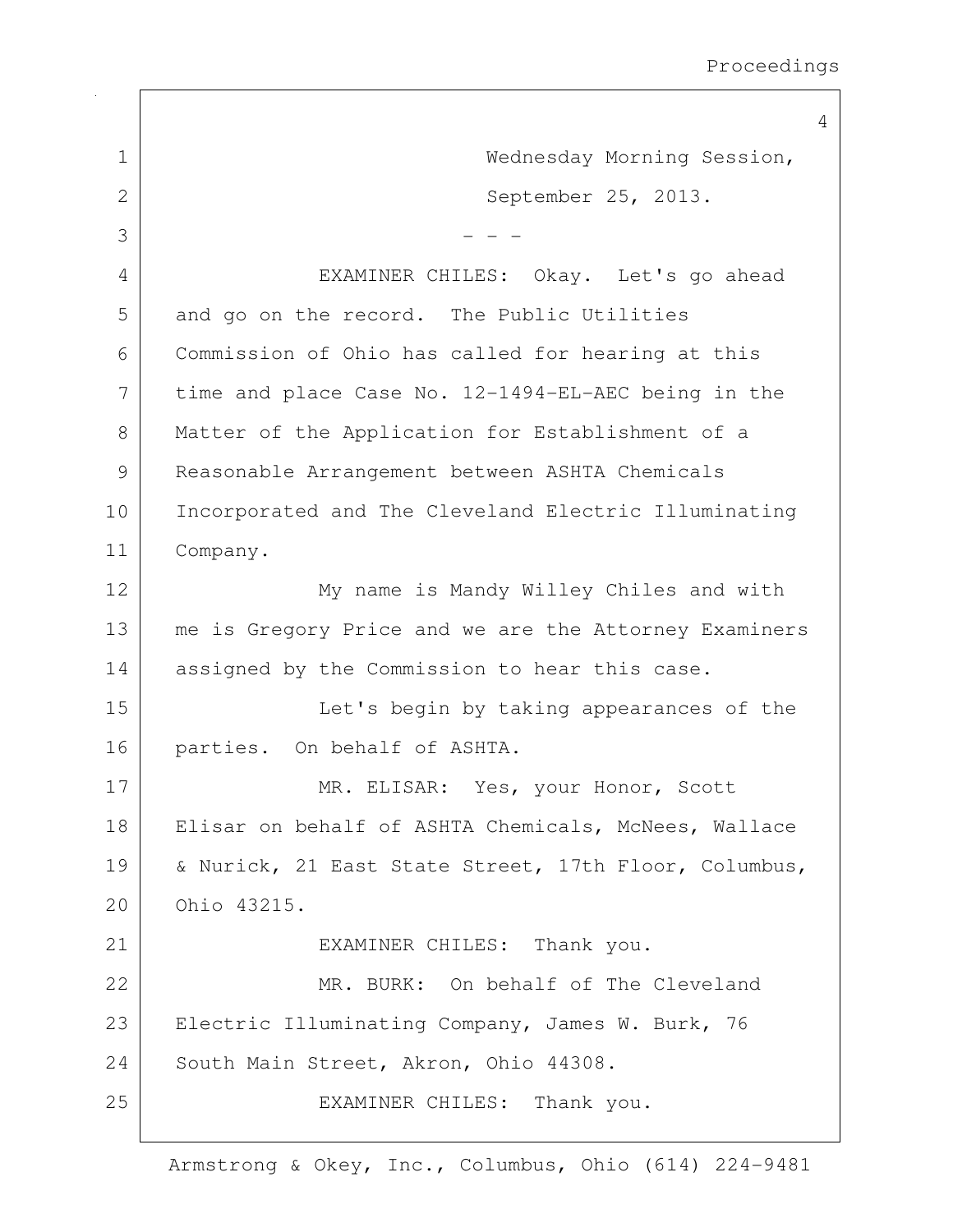|             | 5                                                      |
|-------------|--------------------------------------------------------|
| $\mathbf 1$ | MR. MCNAMEE: On behalf of the staff of                 |
| 2           | the Public Utilities Commission of Ohio, Mike DeWine,  |
| 3           | Attorney General, I am Thomas W. McNamee, Assistant    |
| 4           | Attorney General. The address is 180 East Broad        |
| 5           | Street, Columbus, Ohio.                                |
| 6           | EXAMINER CHILES: Thank you. I                          |
| 7           | understand the parties have agreed to a stipulation;   |
| 8           | is that correct?                                       |
| 9           | MR. ELISAR: Yes, your Honor.                           |
| 10          | EXAMINER CHILES: Is there a witness                    |
| 11          | available to support the stipulation?                  |
| 12          | MR. ELISAR: Yes, your Honor. We have                   |
| 13          | one witness to present.                                |
| 14          | EXAMINER CHILES: Thank you.                            |
| 15          | (Witness sworn.)                                       |
| 16          | EXAMINER CHILES: You may proceed.                      |
| 17          | MR. ELISAR: Thank you.                                 |
| 18          |                                                        |
| 19          | KEVIN MURRAY                                           |
| 20          | being first duly sworn, as prescribed by law, was      |
| 21          | examined and testified as follows:                     |
| 22          | DIRECT EXAMINATION                                     |
| 23          | By Mr. Elisar:                                         |
| 24          | For the record please state your name and<br>$\circ$ . |
| 25          | business address.                                      |
|             |                                                        |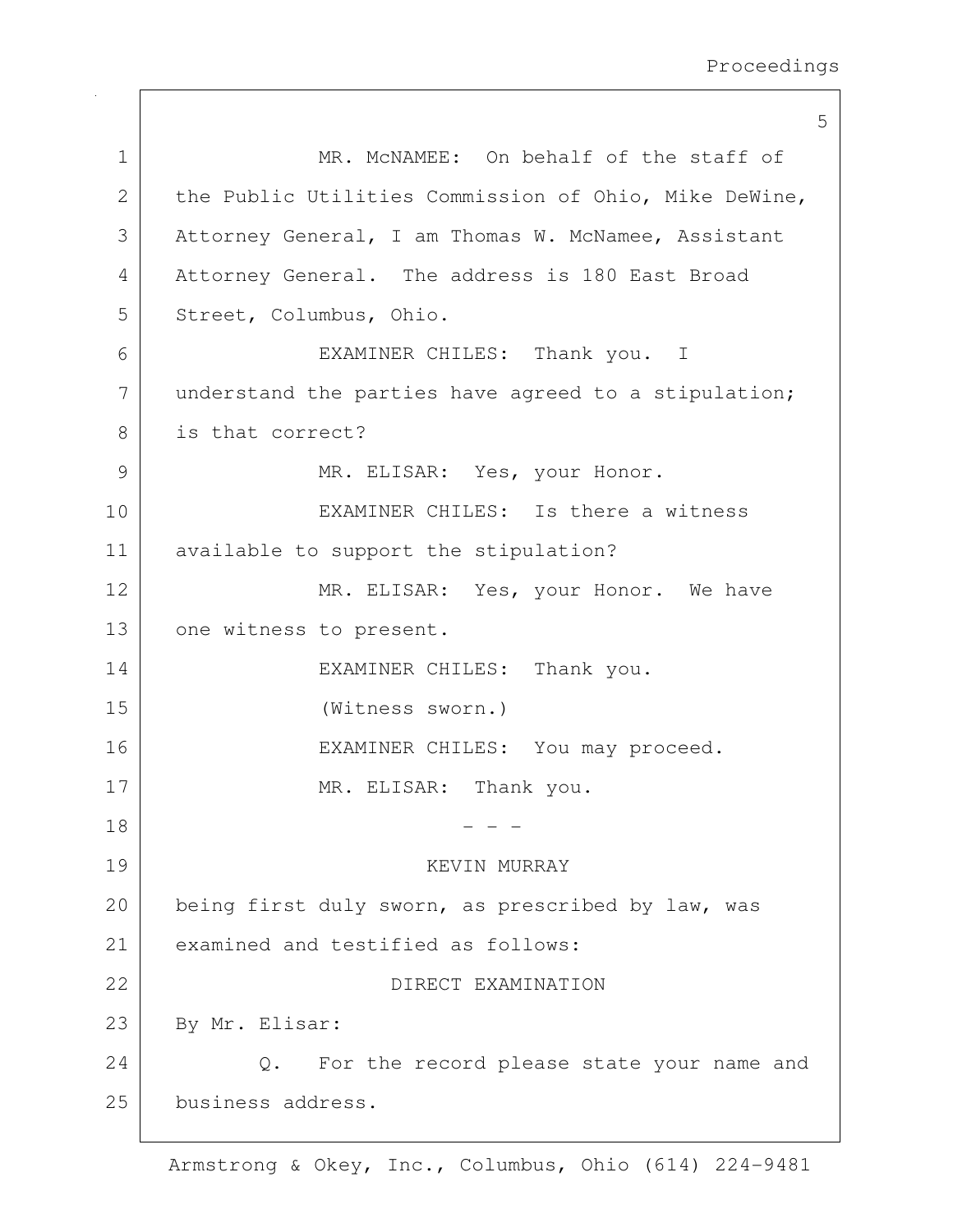|    | 6                                                        |
|----|----------------------------------------------------------|
| 1  | A. My name is Kevin Murray. My business                  |
| 2  | address is 21 East State Street, Columbus, Ohio          |
| 3  | 43215.                                                   |
| 4  | And, Mr. Murray, on whose behalf are you<br>Q.           |
| 5  | testifying on today?                                     |
| 6  | I'm testifying on behalf of ASHTA<br>Α.                  |
| 7  | Chemical Inc.                                            |
| 8  | And, Mr. Murray, what is the purpose of<br>$Q_{\bullet}$ |
| 9  | your testimony?                                          |
| 10 | The purpose of my testimony is to support<br>Α.          |
| 11 | the reasonableness of the stipulation and                |
| 12 | recommendation that's been presented to the              |
| 13 | Commission for approval.                                 |
| 14 | Q.<br>Thank you.                                         |
| 15 | MR. ELISAR: Your Honor, at this time I                   |
| 16 | would like to have marked as Exhibit 1 and 1A the        |
| 17 | Joint Stipulation and Recommendation of the parties      |
| 18 | in this matter.                                          |
| 19 | EXAMINER CHILES: So marked.                              |
| 20 | (EXHIBITS MARKED FOR IDENTIFICATION.)                    |
| 21 | MR. ELISAR: Your Honor, may I approach                   |
| 22 | the witness?                                             |
| 23 | EXAMINER CHILES: You may.                                |
| 24 | Q. Mr. Murray, could you please identify                 |
| 25 | Exhibits 1 and 1A respectfully.                          |
|    |                                                          |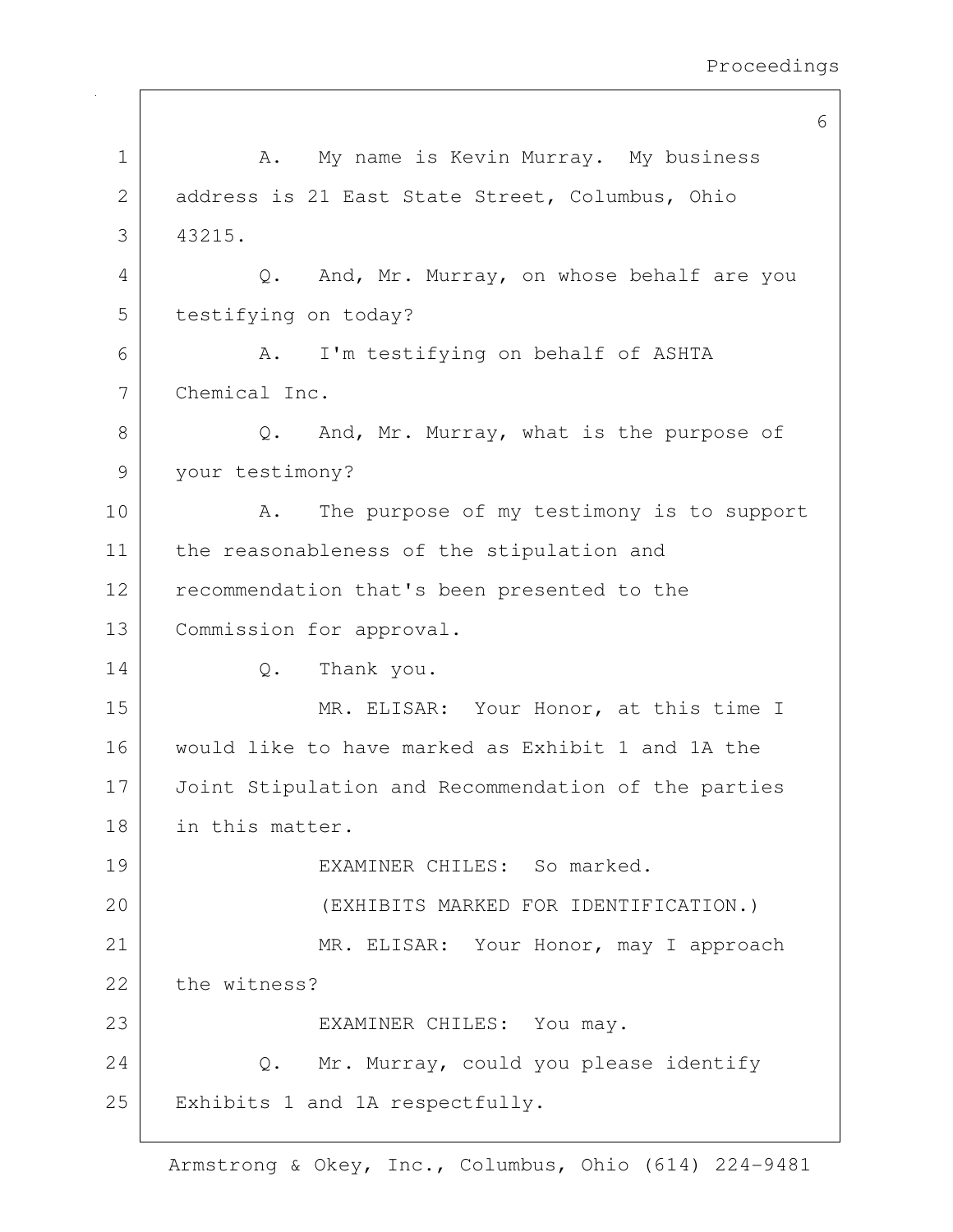| $\mathbf 1$ | Exhibit 1 is the Joint Stipulation and<br>A.          |
|-------------|-------------------------------------------------------|
| 2           | Recommendation that's been filed in this case.        |
| 3           | Exhibit 1A is the Confidential Redacted Joint         |
| 4           | Stipulation and Recommendation that's been filed in   |
| 5           | this case.                                            |
| 6           | Thank you. Mr. Murray, generally could<br>$Q$ .       |
| 7           | you share with us the terms of the agreement that are |
| 8           | contained in the stipulation.                         |
| 9           | Yes. The stipulation provides for a<br>Α.             |
| 10          | reasonable arrangement between ASHTA Chemicals and    |
| 11          | Cleveland -- The Cleveland Electric Illuminating      |
| 12          | Company. The stipulation itself has a term that       |
| 13          | may -- or the reasonable arrangement has a term that  |
| 14          | may extend for up to eight years at the extreme. It   |
| 15          | provides for ASHTA to make a substantial capital      |
| 16          | investment to reconfigure their quarry manufacturing  |
| 17          | process in Ashtabula, Ohio.                           |
| 18          | The -- they will commit as part of the                |
| 19          | reasonable arrangement their peak demand capabilities |
| 20          | towards The Cleveland Electric Illuminating Company   |
| 21          | so it can count towards the Ohio portfolio            |
| 22          | requirements. Once the new manufacturing facility     |
| 23          | has commenced commercial operations it will have a    |
| 24          | significant reduction in energy intensity relative to |
| 25          | the existing manufacturing process. And ASHTA will    |
|             |                                                       |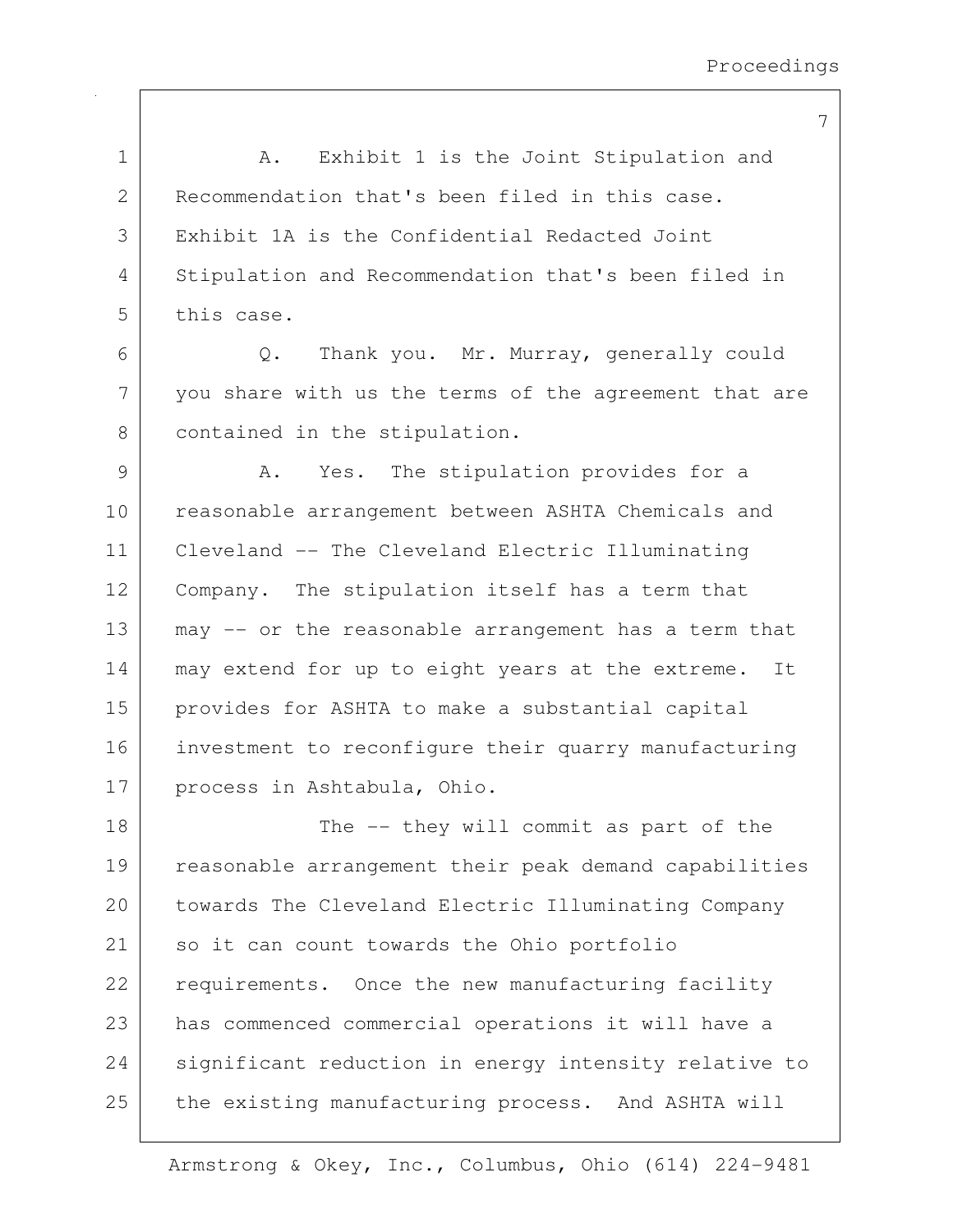1 commit that reduction in energy intensity towards 2 Cleveland Electric Illuminating's portfolio 3 obligations as well. 4 Q. Thank you, Mr. Murray. What are the 5 advantages or benefits of the stipulation to ASHTA 6 Chemicals Inc.? 7 | A. The stipulation provides ASHTA with 8 certainty relative to the distribution charges that 9 it would incur during the term of the reasonable 10 arrangement. It also provides for an immediate 11 exemption from Rider DSE-2 in exchange for the 12 commitment of ASHTA's peak demand and energy 13 efficiency capabilities. 14 Rider DSE-2 is the rider that Cleveland 15 Electric Illuminating Company uses to recover the 16 cost of the compliance with Ohio's portfolio 17 obligation from customers. 18 Q. Thank you. And, Mr. Murray, was the 19 agreement the result of serious negotiations among 20 knowledgeable parties? 21 A. Yes, it was. 22 Q. And, Mr. Murray, are there any benefits 23 to ratepayers and the public interest contained 24 within this agreement? 25 A. Yes. As I previously stated, ASHTA will

Armstrong & Okey, Inc., Columbus, Ohio (614) 224-9481

8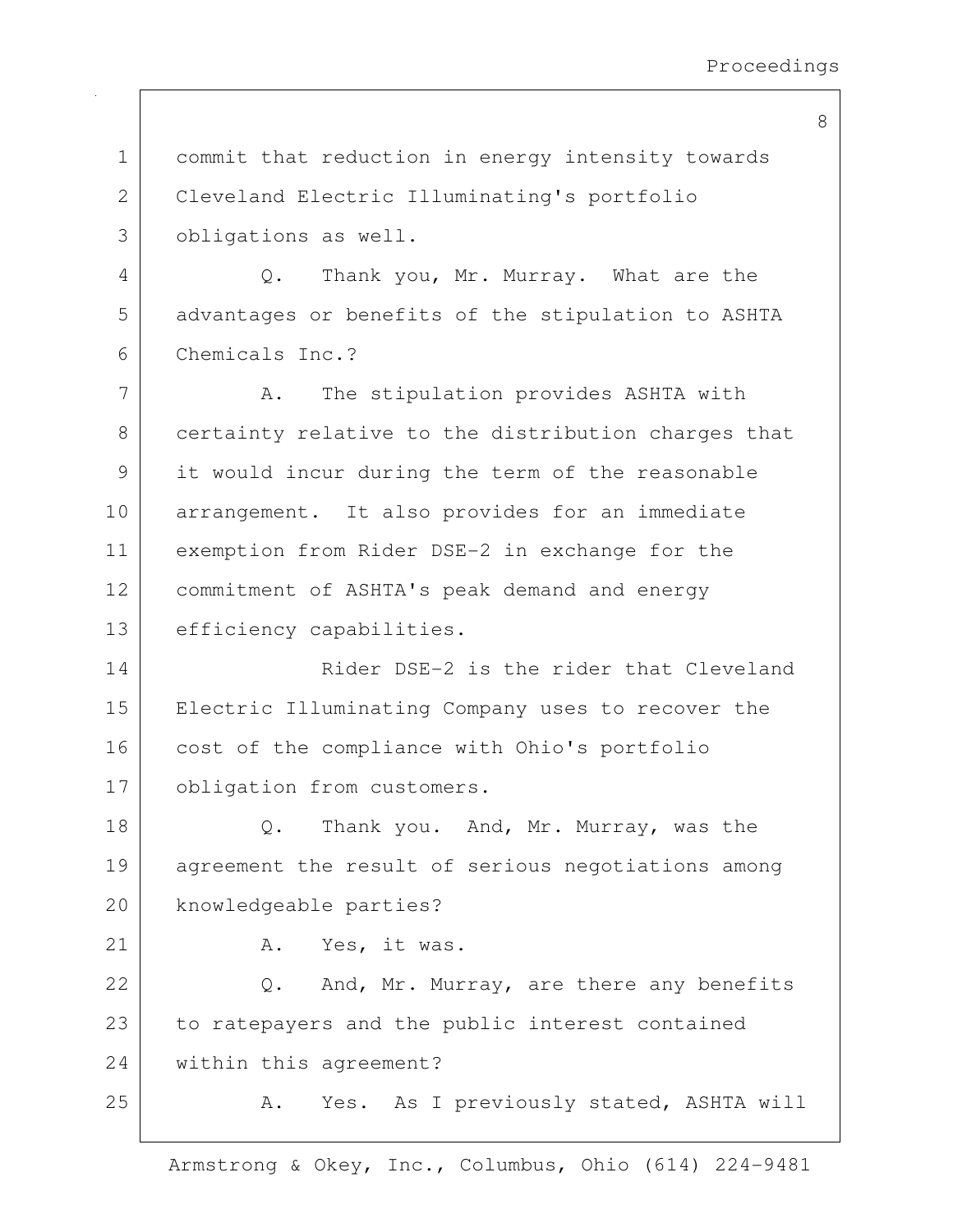1 be committing its peak demand and energy efficiency 2 capabilities to the company so that's obviously a 3 capability that is being committed that would 4 otherwise have to be achieved by the company at some 5 cost. 6 | The addition to that, the reconfiguration 7 of the manufacturing process ensures the continuing 8 viability of the manufacturing facility in ASHTA, the 9 continuing employment of employees there which will 10 contribute both to the local economy in Ashtabula as 11 | well as the economy in northern Ohio in general. 12 Q. Thank you. And, Mr. Murray, does the 13 | agreement violate any regulatory principles or 14 practices? 15 A. No, it does not. 16 MR. ELISAR: Thank you. 17 Your Honor, at this time the witness is 18 available for any other questions. 19 EXAMINER CHILES: Do any other parties 20 have any questions for this witness? 21 MR. McNAMEE: I do. 22 | EXAMINER CHILES: You may proceed.  $23$   $-$  -  $-$ 24 25

9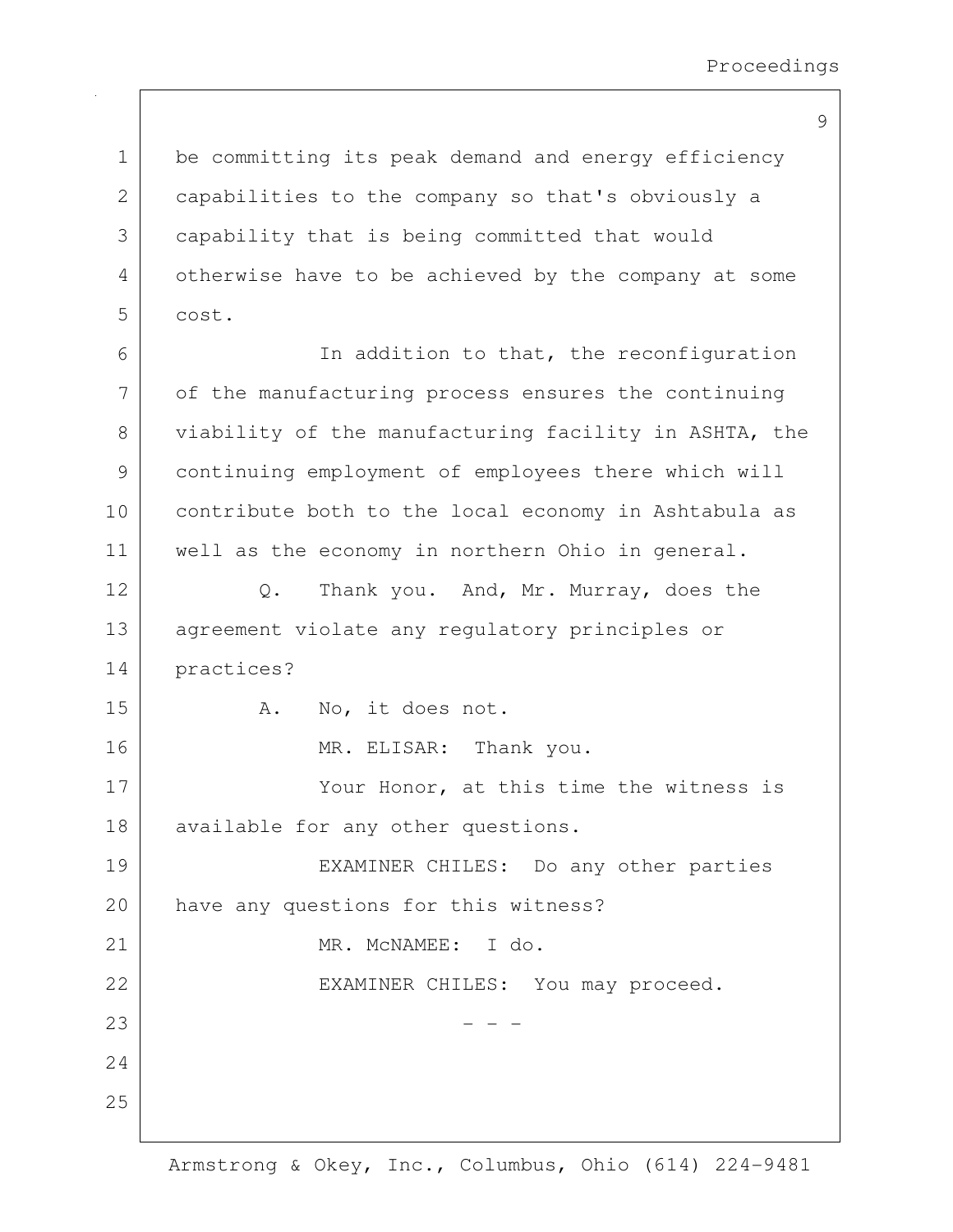|               | 10                                                     |
|---------------|--------------------------------------------------------|
| $\mathbf 1$   | CROSS-EXAMINATION                                      |
| $\mathbf{2}$  | By Mr. McNamee:                                        |
| 3             | Mr. Murray, you have been involved in the<br>$\circ$ . |
| 4             | energy industry for a long time, haven't you?          |
| 5             | A. Yes, over 20 years.                                 |
| 6             | Q. Over 20 years. And you've known all the             |
| 7             | people who are involved in this case for probably      |
| 8             | that long. You have known me that long, right?         |
| $\mathcal{G}$ | Yes.<br>A.                                             |
| 10            | Okay. You are quite the expert in this<br>$Q$ .        |
| 11            | industry, aren't you?                                  |
| 12            | I consider myself knowledgeable.<br>A.                 |
| 13            | MR. MCNAMEE: I certainly view you as an                |
| 14            | expert.                                                |
| 15            | Okay. That's it. Thank you.                            |
| 16            | EXAMINER CHILES: Thank you. Does CEI                   |
| 17            | have any questions for this witness?                   |
| 18            | MR. BURK: No cross-examination, your                   |
| 19            | Honor.                                                 |
| 20            | EXAMINER CHILES: Do you have any                       |
| 21            | questions, Mr. Price?                                  |
| 22            | EXAMINER PRICE: I do not.                              |
| 23            | EXAMINER CHILES: I have no questions.                  |
| 24            | So thank you. You're excused.                          |
| 25            | MR. ELISAR: Thank you. Your Honor, at                  |
|               |                                                        |

 $\overline{\phantom{a}}$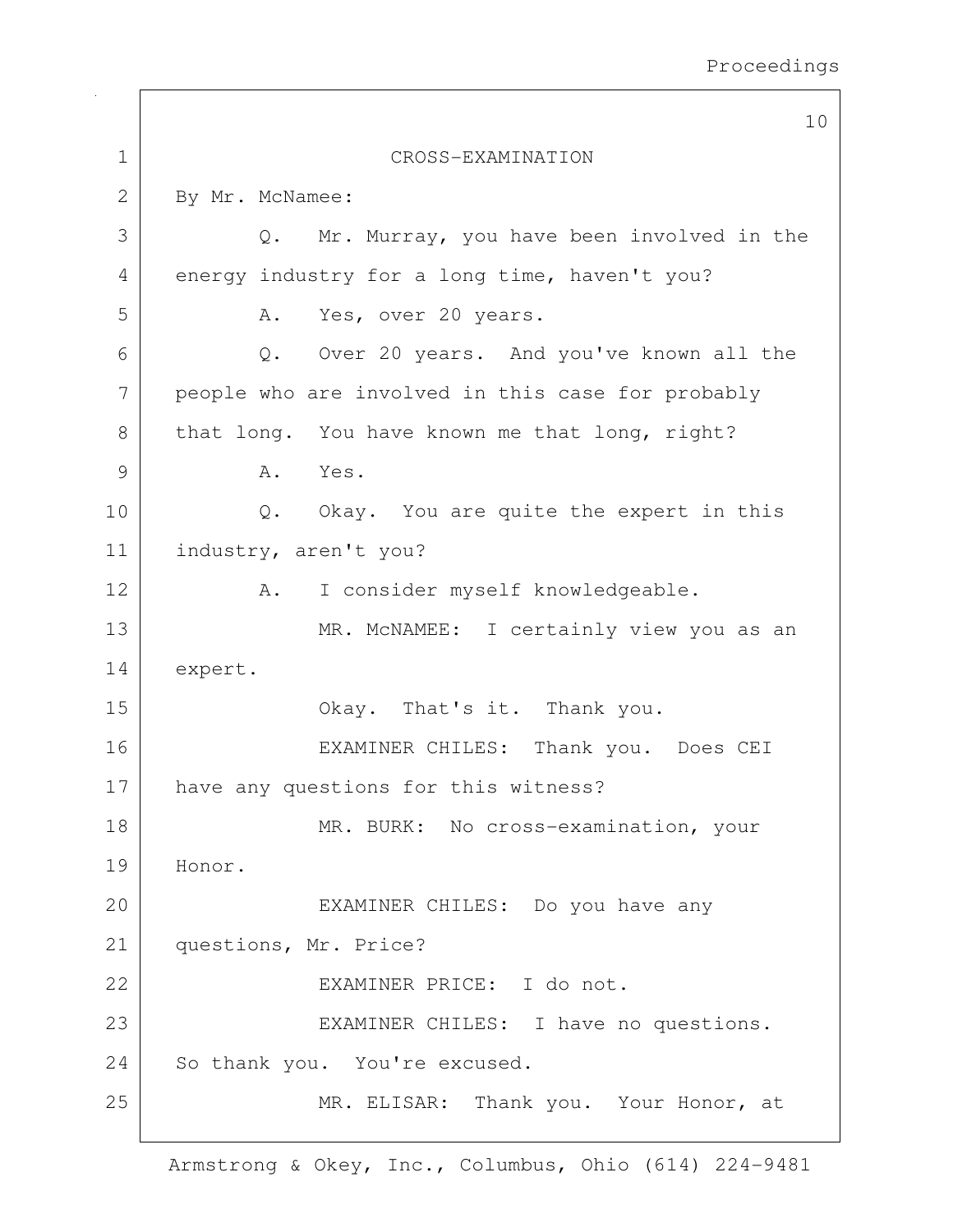11 1 this time we rest our case and move to have admitted 2 into evidence Exhibit 1 and Exhibit 1A. 3 | EXAMINER CHILES: Are there any 4 objections to the admission of Exhibits 1 and 1A? 5 | Hearing none --6 MR. BURK: No, your Honor. 7 | MR. McNAMEE: No objection. 8 | EXAMINER CHILES: Hearing none those will 9 be admitted. 10 (EXHIBITS ADMITTED INTO EVIDENCE.) 11 EXAMINER CHILES: Does CEI have a 12 statement they would like to make on the record? 13 MR. BURK: Yes, your Honor. While CEI is 14 not a signatory party to the stipulation I am 15 authorized to state we do not oppose the adoption of 16 the stipulation by the Commission. 17 | EXAMINER CHILES: Thank you. 18 | Ts there anything else to come before us 19 today? 20 MR. McNAMEE: Nothing. 21 | EXAMINER CHILES: All right. Thank you. 22 | Kearing nothing we are adjourned. Thank 23 you. 24 (Thereupon, the hearing was adjourned at 25 10:08 a.m.)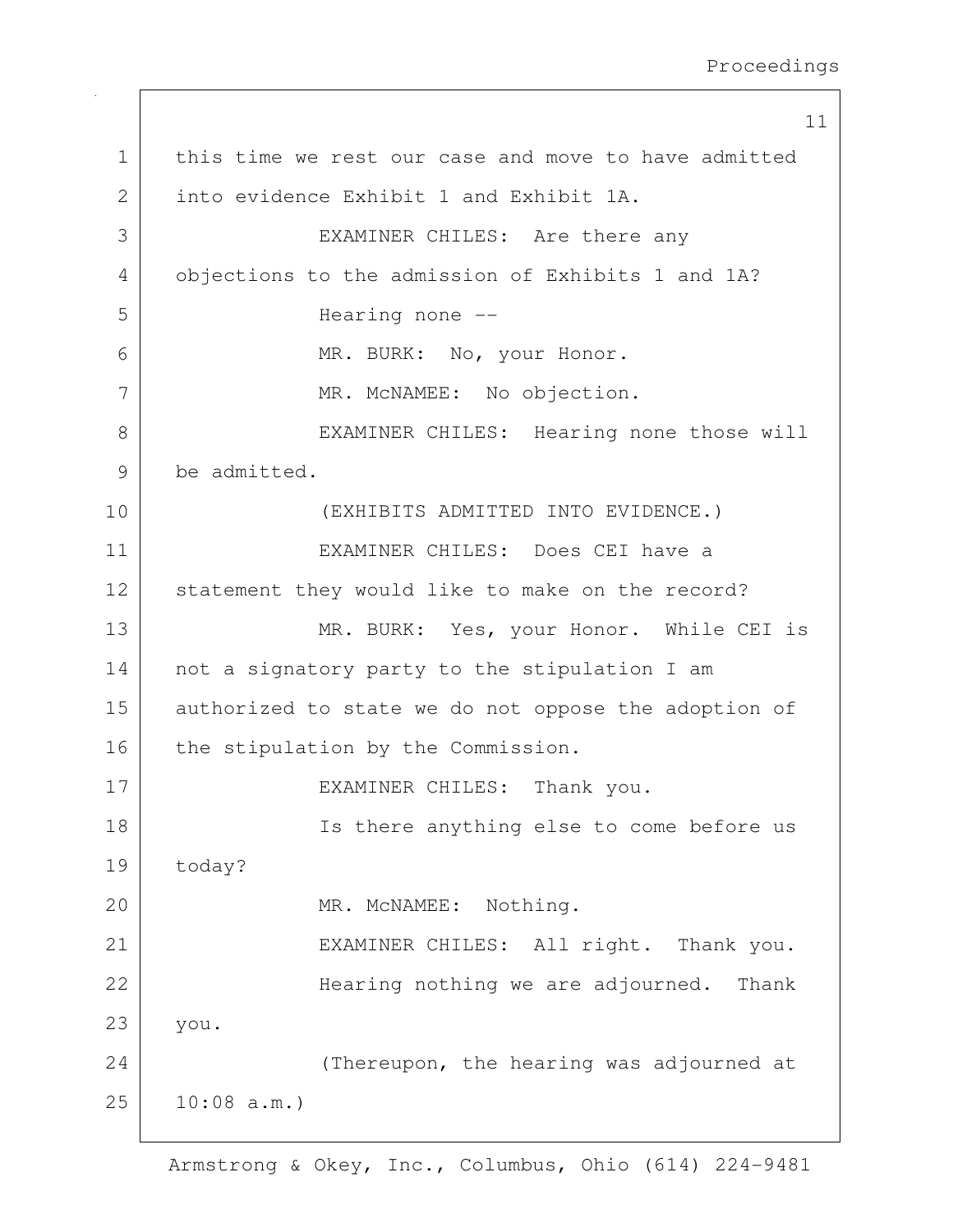|                | 12                                                 |
|----------------|----------------------------------------------------|
| $\mathbf 1$    | CERTIFICATE                                        |
| $\mathbf{2}$   | I do hereby certify that the foregoing is          |
| 3              | a true and correct transcript of the proceedings   |
| $\overline{4}$ | taken by me in this matter on Wednesday,           |
| 5              | September 25, 2013, and carefully compared with my |
| 6              | original stenographic notes.                       |
| 7              |                                                    |
| 8              |                                                    |
| $\mathcal{G}$  | Karen Sue Gibson, Registered                       |
| 10             | Merit Reporter.                                    |
| 11             | $(KSG-5758)$                                       |
| 12             |                                                    |
| 13             |                                                    |
| 14             |                                                    |
| 15             |                                                    |
| 16             |                                                    |
| 17             |                                                    |
| 18             |                                                    |
| 19             |                                                    |
| 20             |                                                    |
| 21             |                                                    |
| 22             |                                                    |
| 23             |                                                    |
| 24             |                                                    |
| 25             |                                                    |
|                |                                                    |

 $\sqrt{2}$